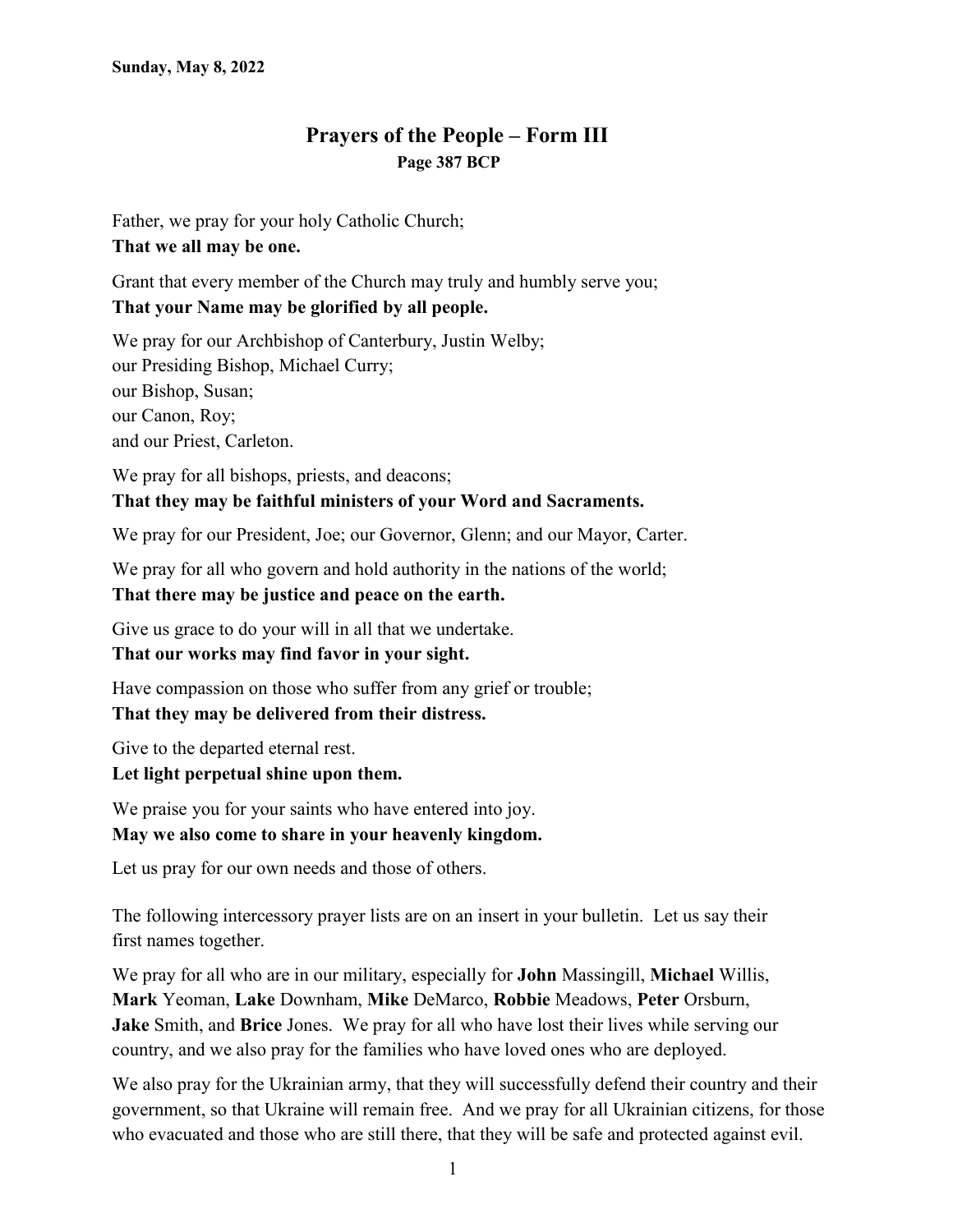We pray for our church family and friends:

**Andy, Bel, and Regina** Pencola (Bel Pencola) **Bob** Dubinsky (Betty Dubinsky) **Bud** Gill (Eric Leaman) **Buford** Cabaniss (Letty Gambacorta) **Carey** Whitley (Mary Cole) **Carol** Wyrick (Anita Wyrick) **Cheri** Anthony (Angie & Peter Lowry) **Christopher** Cooper (Susan Cooper) **Debbie** Baldridge (Betsy Egan) **Easy** Smile (Bel Pencola) **Edith** Raby (Martha Underwood) **Frances and Mike** Turanchik (Stephanie Faleski) **Jim** Blesse (Bobbie Blesse) **Joan Lee** Mikulas (Beth Harris) **Kateland** Bradshaw (Doug Caskey) **Larry** Jennings (Doug Caskey) **Lee Ann** Jenkins (Joan Lee Mikulas) **Linda** Walski (Donna Lowery) **Lois** Haynes (Susan Cooper) **Martha** Underwood (Edith Raby) **Mary** Cole (Beth Harris) **Mary** Fisher (Susan Cooper) **Mary** Sorenson (Susan Cooper) **McKenzie** Brock (Wendy Powell) **Missy** Wright (Peter Lowry) **Nat** Hucheson (John Massingill) **Phillip** Dore (Judy Cutler) **Pretlow** Pacheco (Beth Harris) **Rhonda** Carlson (Angie Lowry) **Richard** Turner (Edith Raby) **Shane** Chilli (Joan Lee Mikulas) **Shaun** Powell (Beth Harris) **Sue** Plummer (Beth Harris) **Terry** Robinson (Doug Caskey) **Thomas** Van Duyn (Judy Cutler) Will Egan (Betsy Egan)

**You are invited to add your own petitions.**